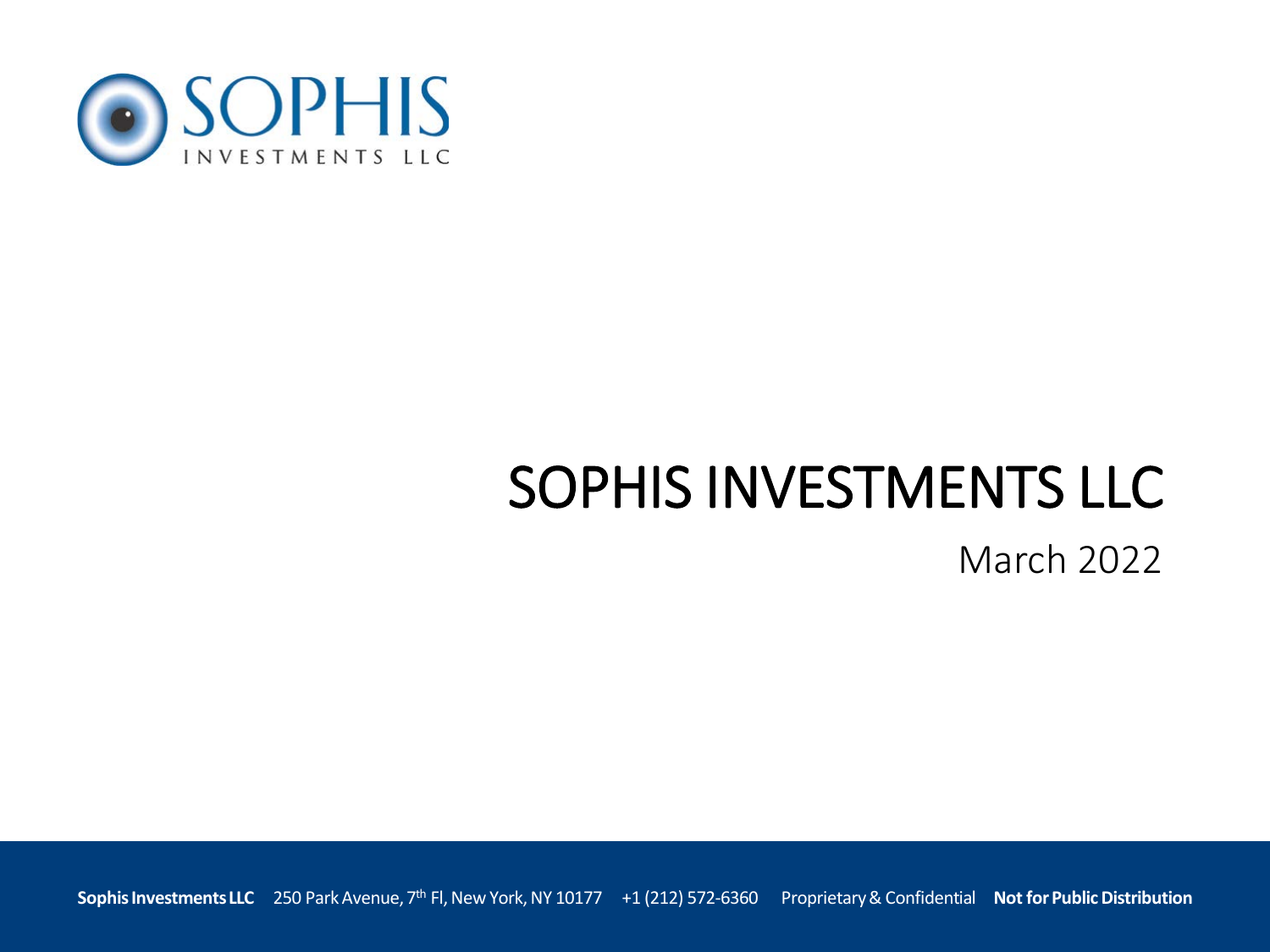# **Disclaimer**

*The information contained herein is considered proprietary and highly confidential. The information contained herein is intended solely for use by the recipient hereof and is not to be reproduced or distributed to other parties.* 

*An investment in any account (the "Account") managed by Sophis Investments LLC, d/b/a/ Rational Investors (the "Adviser") is subject to a variety of risks and there can be no assurance that the Adviser's investment objectives will be met or that the investors will not incur losses. This document does not constitute an offer of investment advisory services by the Adviser to the general public or in any jurisdiction where the same would be unlawful and is not to be construed as investment advice of any kind. This presentation does not recommend the purchase or sale of any security, nor is it an offer to sell or a solicitation of an offer to buy any security. This document does not constitute an offer to sell nor the solicitation of an offer to buy investment advisory services from the Adviser. The opening of an Account is made only pursuant to the Adviser's Form ADV, ADV Part 2A, ADV Part 2B and Form CRS, which should be read together carefully and in their entirety, as well as to the terms of an investment policy statement and investment management agreement executed by the investor and the Adviser. This presentation is for information purposes only, and it does not have regard to the specific investment objective, financial situation, suitability or particular need of any specific person who may receive the presentation. The information described herein is taken from sources that the Adviser believes to be reliable, but no representation or warranty, express or implied, is made by us as to the accuracy or completeness of any information contained herein. The Adviser expressly disclaims any and all liability based, in whole or in part, on such information, any errors therein or omissions therefrom. The opinions expressed herein may be given only such weight as opinions warrant. The Adviser disclaims any obligation to update the information contained herein and reserves the right to modify or change its conclusions at any time in the future. Supporting information related to this presentation is available upon request.* 

*Statements contained herein (including those relating to current and future market conditions and trends in respect thereof) that are not historical facts are based on current expectations, estimates, forecasts, opinions and believes, and may constitute "forward-looking statements," which can be identified by the use of forward-looking terminology such as "may", "will", "should", "expect", "anticipate", "target", "estimate", "intend", "continue", or "believe", or the negatives thereof or other variations thereon or comparable terminology. Due to various risks and uncertainties, actual events or results or the actual performance may differ materially from those reflected or contemplated in such forward-looking statements. Prospective investors should pay close attention to the assumptions underlying the analyses and forecasts contained in this presentation. Although such assumptions are believed to be reasonable in light of the information presently available, they (and the resulting analysis and forecasts) may require modification as additional information becomes available and as economic and market developments warrant. Any such modification could be either favorable or adverse.* 

*Any targets contained herein have been prepared and are set out for illustrative purposes only, and no assurances can be made that they will materialize. No assurance, representation or warranty is made by any person that any targets will be achieved and no prospective investor should rely on such targets. Nothing contained in this document may be relied upon as a guarantee, promise, assurance or a representation as to the future.* 

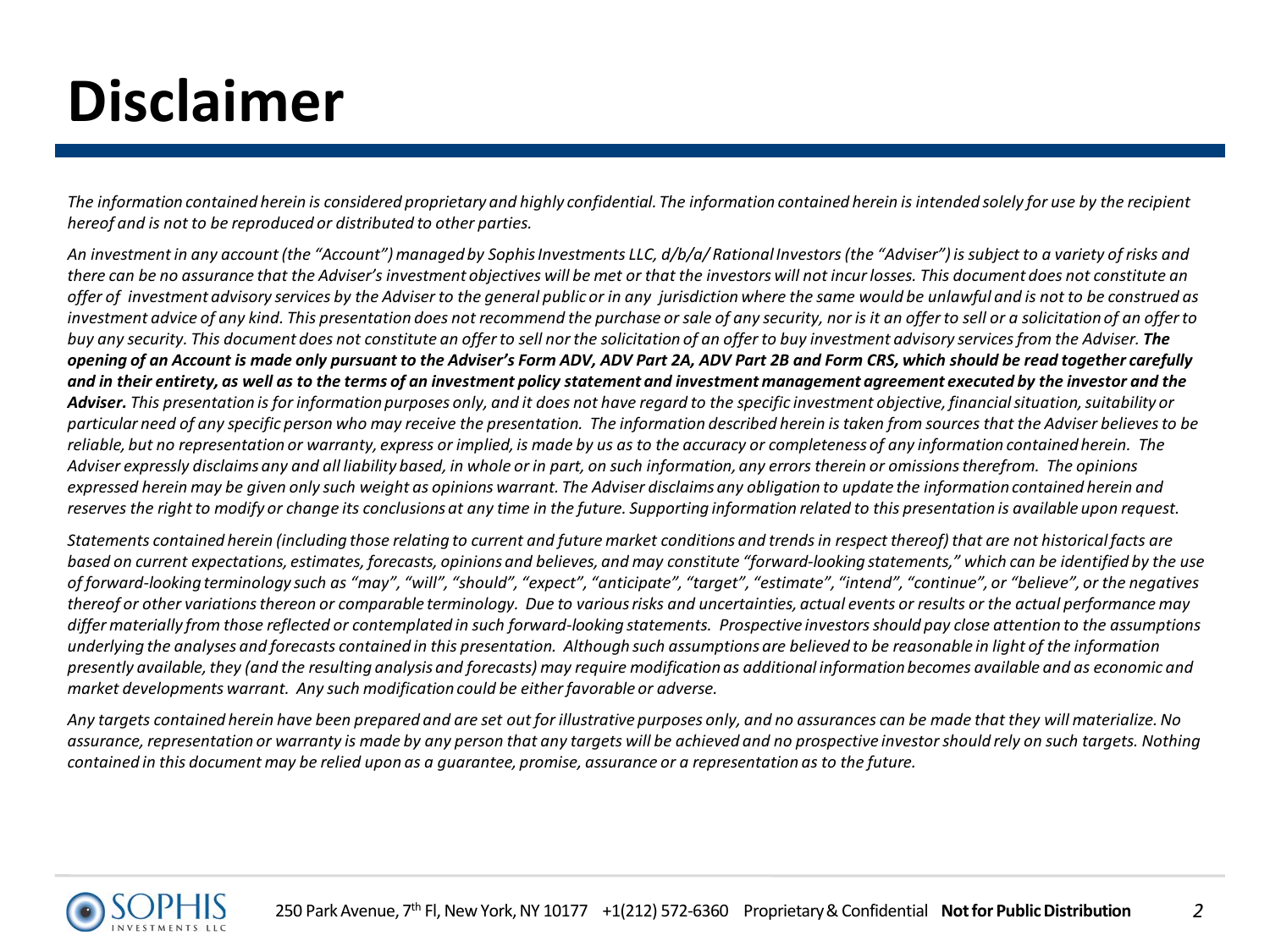#### **Overview**

- Independent SEC-registered Investment Adviser serving both Individual and Institutional clients.
- Investment in businesses that compound shareholder capital at above-average rates of return.
- Objective, unbiased advice along with personalized service.
- Fundamental process timeless across market cycles.
- Leading proprietary research and investment capabilities.
- Institutional Idea research and activist co-investment offerings.
- Scalable, transparent and tax-efficient investment strategy.
- Aligned client base.
- Profit-based fee option.

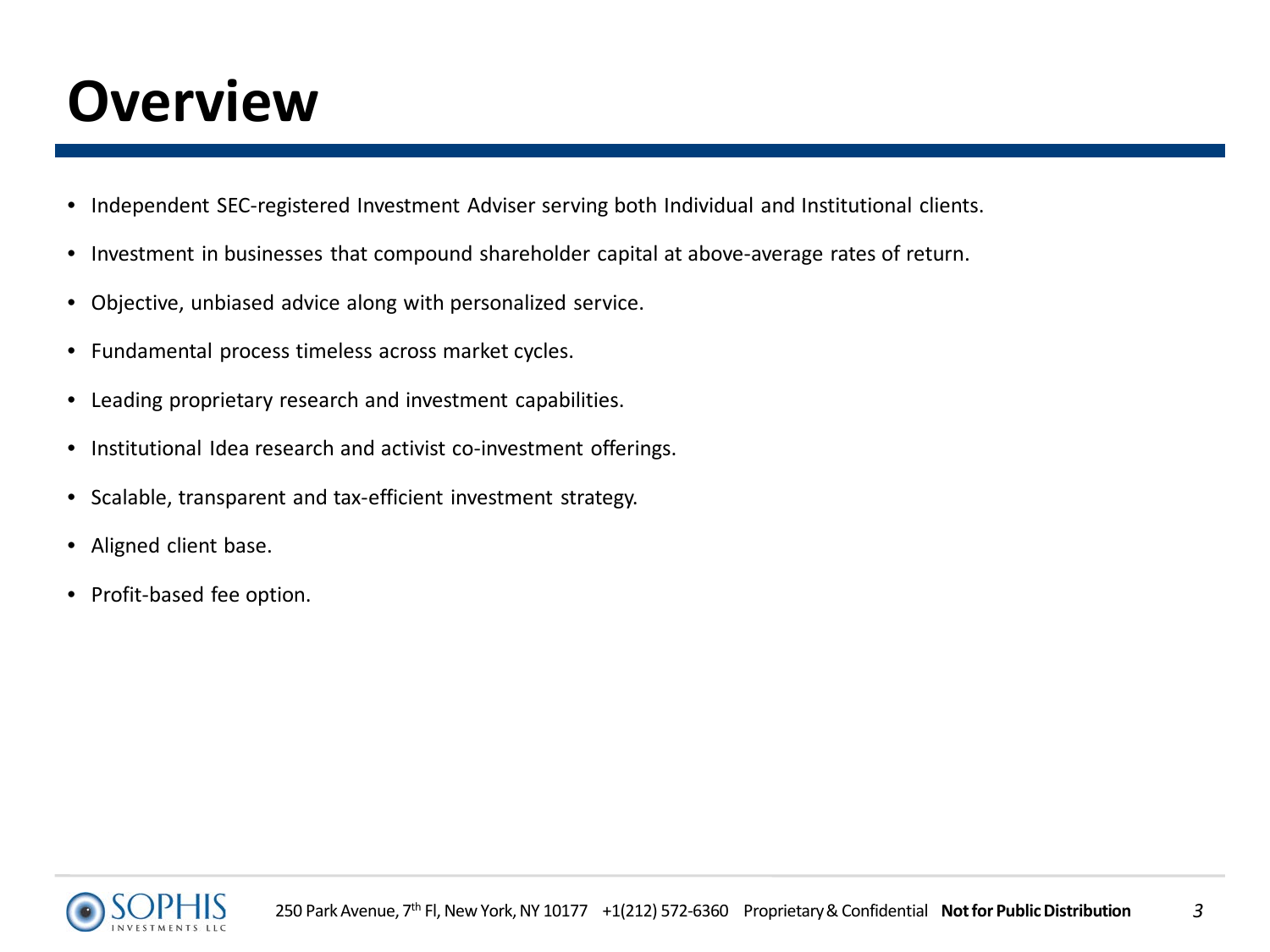## **Management**



**Edward I. O'Brien, Chairman.** Ed serves as Chairman and has over 37 years financial industry experience in a variety of management roles. He began his career at Prudential Bache Securities, becoming SVP and Director of Government Agency underwriting & trading. Thereafter, he joined Keefe, Bruyette and Woods as EVP & member of the firm's Management Committee. After KBW, Ed joined Guggenheim Securities as Managing Director. Ed is involved in a variety of charitable and philanthropic endeavors.



**George V. Merrill, JD, MBA. Managing Director & Senior Portfolio Manager**. George has over 40 years portfolio management experience, including at Northern Trust Corporation, VP, Senior Portfolio Manager & member of the Stock Selection Committee; The Bank of New York Mellon, VP, Senior Portfolio Manager & member of the Personal Asset Management Equity Investment Committee; and most recently M&R Capital Management, Inc., SVP & Senior Portfolio Manager. Mr. Merrill earned an undergraduate degree magna cum laude from Harvard College, a JD from Harvard University Law School, and an MBA from Columbia University.



**Tassos D. Recachinas, CFA. President & Chief Investment Officer**. Tassos founded Sophis Investments in 2008 after serving as an Investment Analyst at Pirate Capital LLC, an activist and event-driven hedge fund sponsor. He began his career at Raymond James & Associates as an Equity Research Associate, and served on the Board of Directors of The Allied Defense Group, Inc. He earned a B.S. *summa cum laude,* Mechanical Engineering, Aerospace concentration, from The George Washington University, and member of the Honors Program. He spent one year at The University of Oxford, Pembroke College, and is a CFA® charterholder.



**Vijay S. Malik, Principal.** Vijay is a Principal of Sophis Since October 2014. He previously served as General Manager of Everest Group LLC, a family office firm in Omaha, NE. He began his career as an associate and assistant to the COO of World Trade Center owner Silverstein Properties, after which he joined Holliday Fenoglio Fowler LP as an Analyst followed by Tishman Speyer Properties as Associate. He earned an undergraduate degree from Brown University. He spent one year at The University of Oxford, Pembroke College, and earned a law degree from Creighton University.

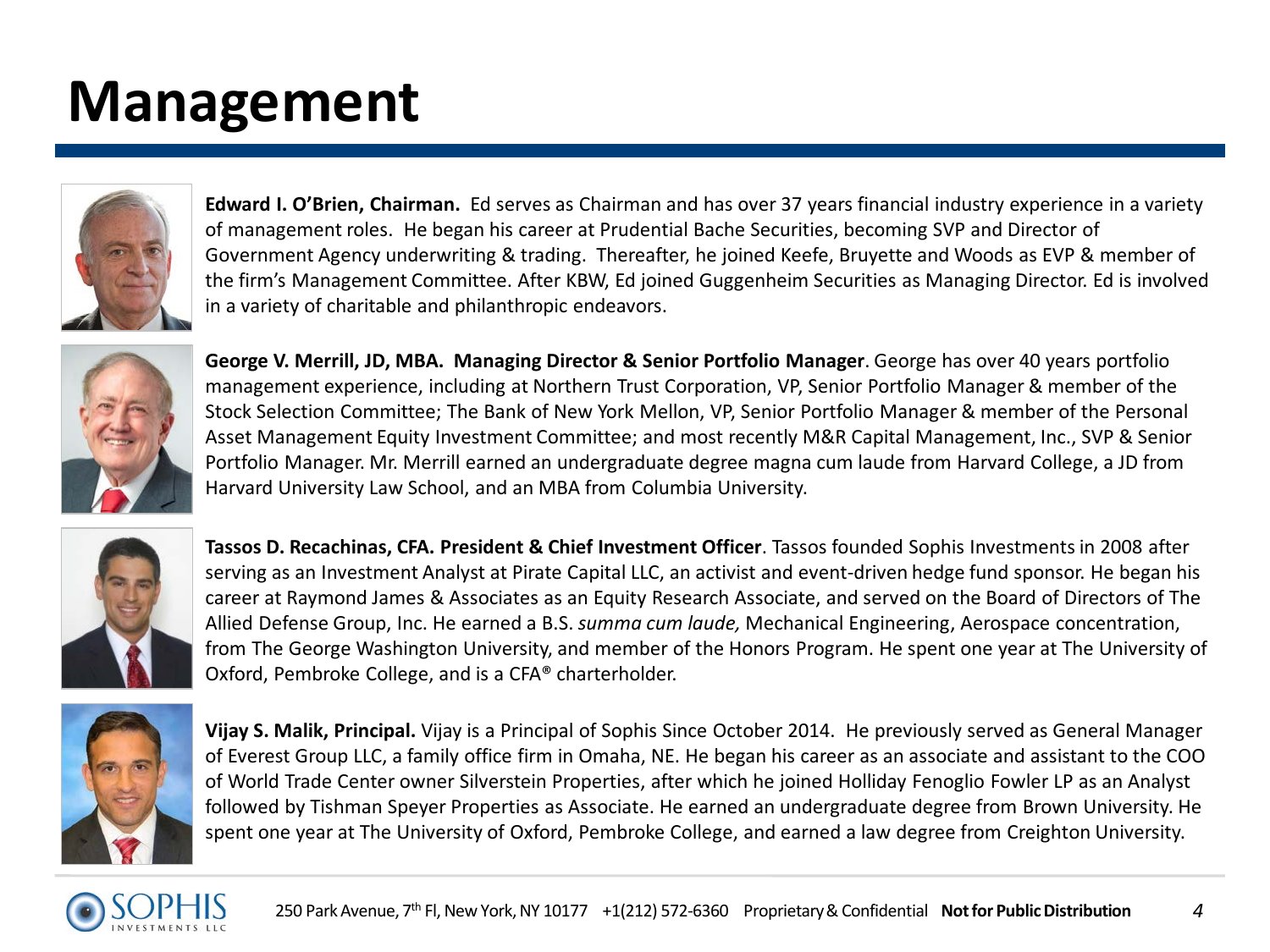**We empower clients to pursue their goals with the confidence afforded only by prudent, rational and timeless investment management.** 

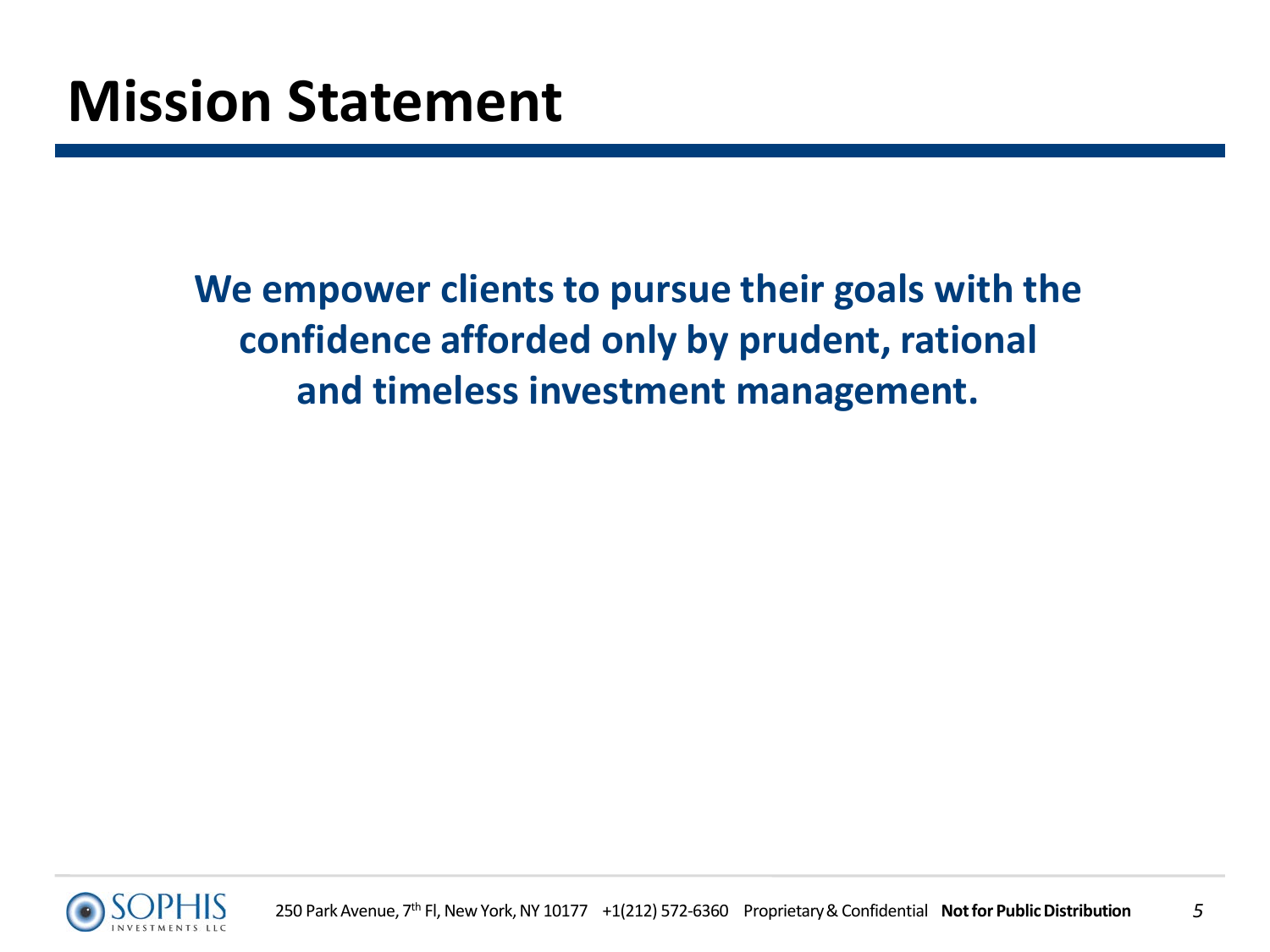## **Core Values**

| <b>Integrity</b> | <b>Prudence</b>   | <b>Accountability</b>  |
|------------------|-------------------|------------------------|
| Care             | <b>Honesty</b>    | <b>Professionalism</b> |
| Loyalty          | <b>Competency</b> | <b>Confidentiality</b> |

- We pledge each of our Core Values to each of our clients.
- We are dedicated to, and driven by, our Core Values.
- We are in the business of building long-term trust-based relationships.
- We are a fiduciary that places the best interests of our clients before all others.
- We deeply value effective communication and are committed to excellence.
- We are responsive, dependable and always there for our clients.
- We are dedicated to achieving superior long-term investment outcomes, rather than simply gathering assets.

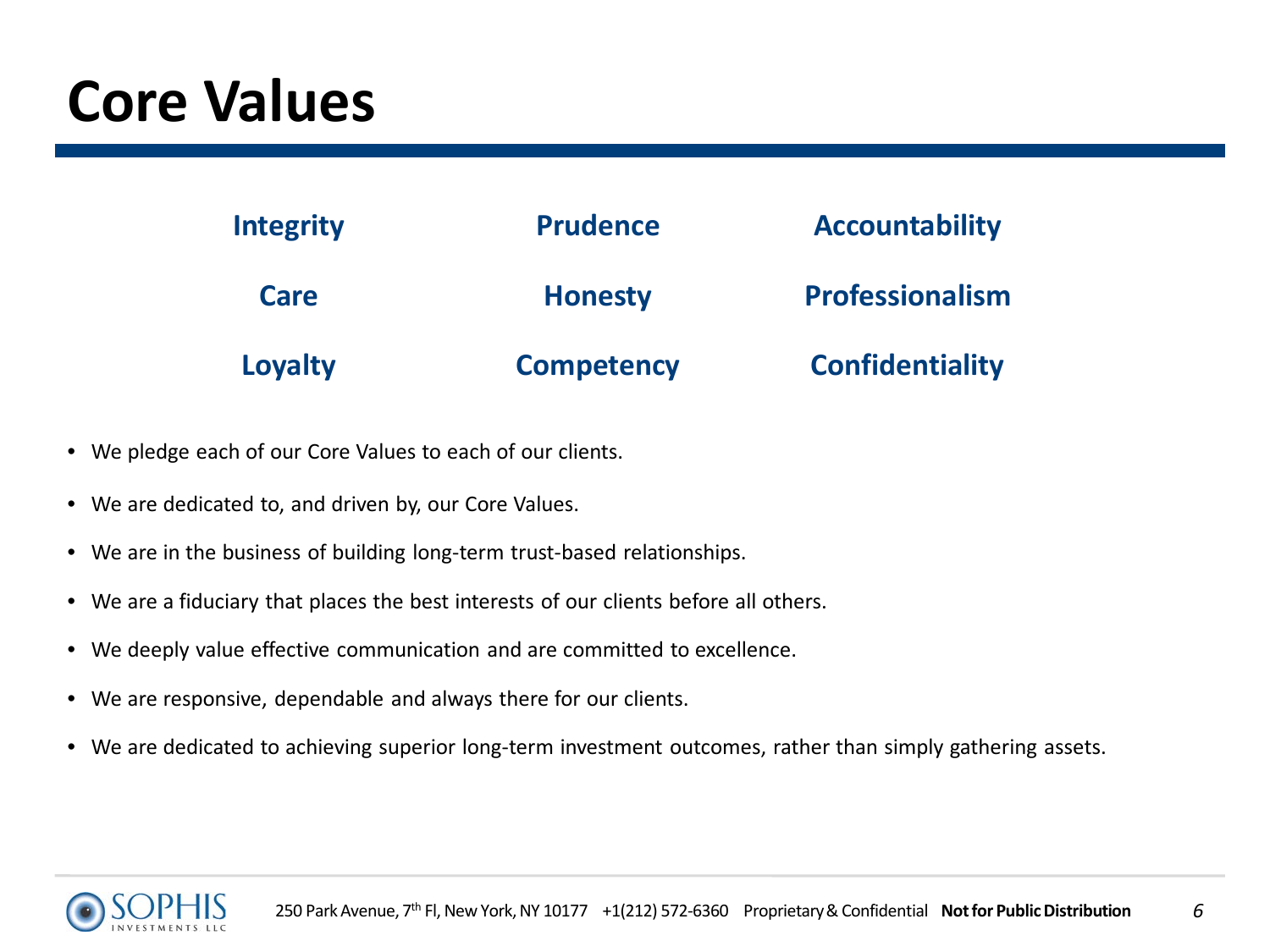#### **Investment Services**

- We primarily manage discretionary portfolios. We also build tailored portfolios based on client needs.
- Portfolios range from highly concentrated to diversified, specified in an account's Investment Policy Statement. Our portfolios typically consist of 10 to 30 stocks.
- Our primary investment strategy is to use proprietary research to identify common stocks issued by attractive businesses, run by rational and talented managers, and whose stocks are selling at a reasonable price.
- We seek to invest in businesses that generate significant cash flows run by capable management teams able to reinvest that cash at high rates of return. We focus on how management allocates cash between dividends, share repurchases, debt paydowns, internal capital projects and acquisitions.
- We focus on understanding the companies in which we invest and generally will have no opinion on the valuation or near-term direction of the overall market. We have no control over and do not try to predict the day-to-day fluctuations of the stock and bond markets.
- Our clients are long-term investors. We do not know how a stock will perform in the next month or year, but do have an opinion as to what each business we invest in will be worth in five years.

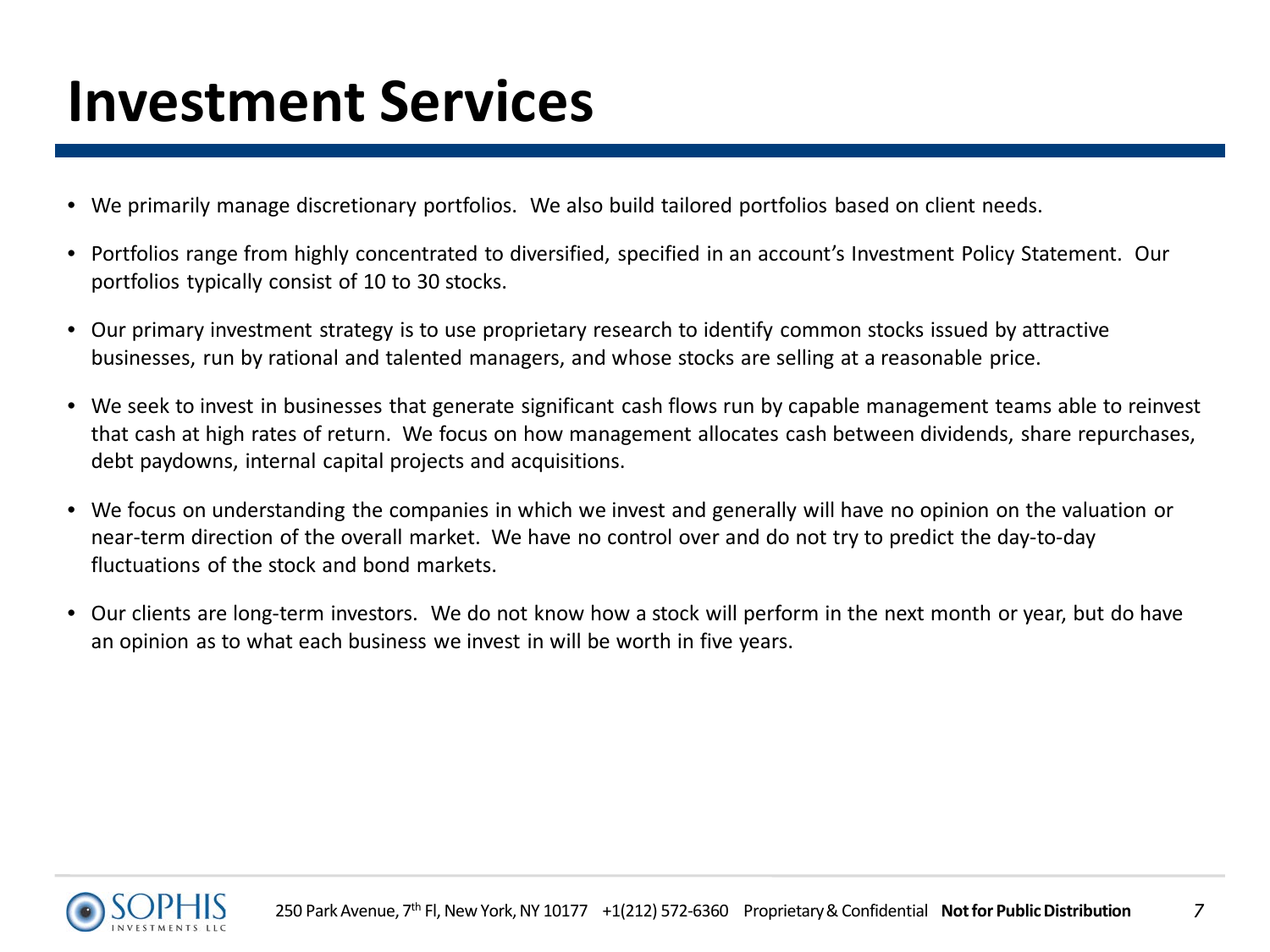# **Investment Philosophy**

- We strongly believe that owning great businesses is the best place to protect and grow your purchasing power and protect against inflation over time, while incurring a manageable amount of risk.
- Identifying a significant difference between the market price of a share of stock and the intrinsic value of the underlying business represented by that share of stock is what defines an investment opportunity. We define intrinsic value of a business as the discounted value of the cash that can be taken out of the business during its remaining life.
- The prices at which businesses can be purchased and sold in the stock market can vary significantly over short periods of time. Importantly, often these price movements are not reflective of the underlying company's performance or future business prospects.
- Over an extended period of time, the market performance of a share of stock is likely to follow the business performance of the underlying company. Accordingly, we seek to purchase fractional ownership interests in businesses in the form of common stocks for less than their intrinsic value under a return hurdle.
- We are generally not interested in short-term corporate results except to the extent we believe such results have a bearing on our long-term expectations for the growth and profitability of a business.
- We embrace volatility as opportunity. Volatility is not risk. Risk is the probability of permanent capital loss, not the degree by which a security's price fluctuates. Volatility is the friend of the buyer of long-term values.

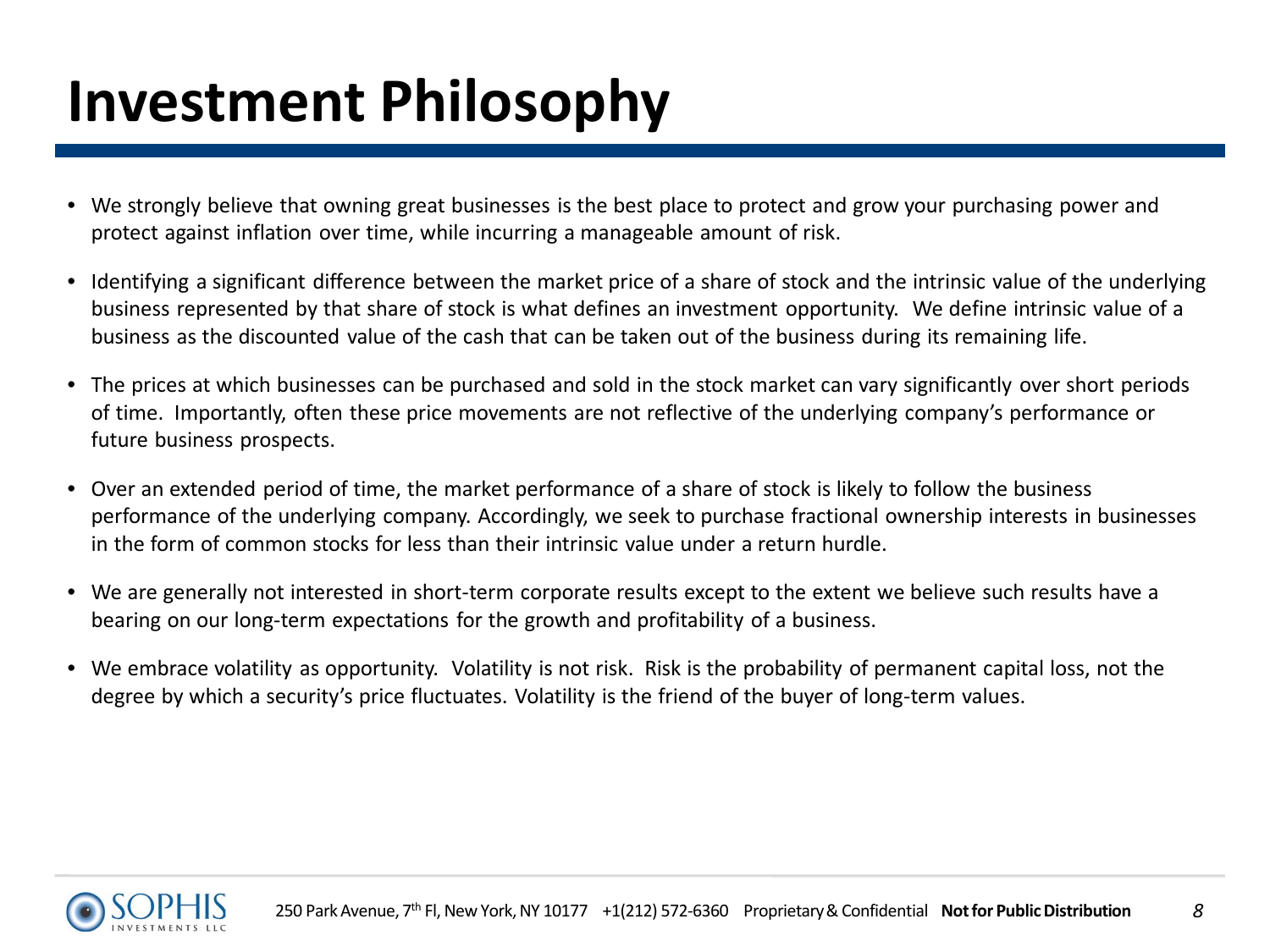## **Advisor-Client Alignment**

#### *Advisor-Client Alignment is a Source of Competitive Advantage*

#### **ADVISOR-CLIENT ALIGNMENT =**

#### **Time Horizon + Patience + Trust in Process**

#### **= SUPERIOR OUTCOMES**

- Our aligned client base with a long-term time horizon represents an important competitive advantage.
- Big market selloffs have historically been the best opportunities to add to stocks. We set appropriate expectations with our clients such that periods of heightened volatility are opportunities to invest excess cash, not to panic-sell stocks.
- We seek to continue to strengthen this understanding and edge when adding new clients. Understanding the longterm pathway up front helps stay the course through inevitable yet temporary turbulence.
- Client adherence to core investment tenets in times of duress is key to success, which we enable by constructing durable portfolios of compelling businesses that we believe can, collectively, withstand virtually any unforeseen crisis.

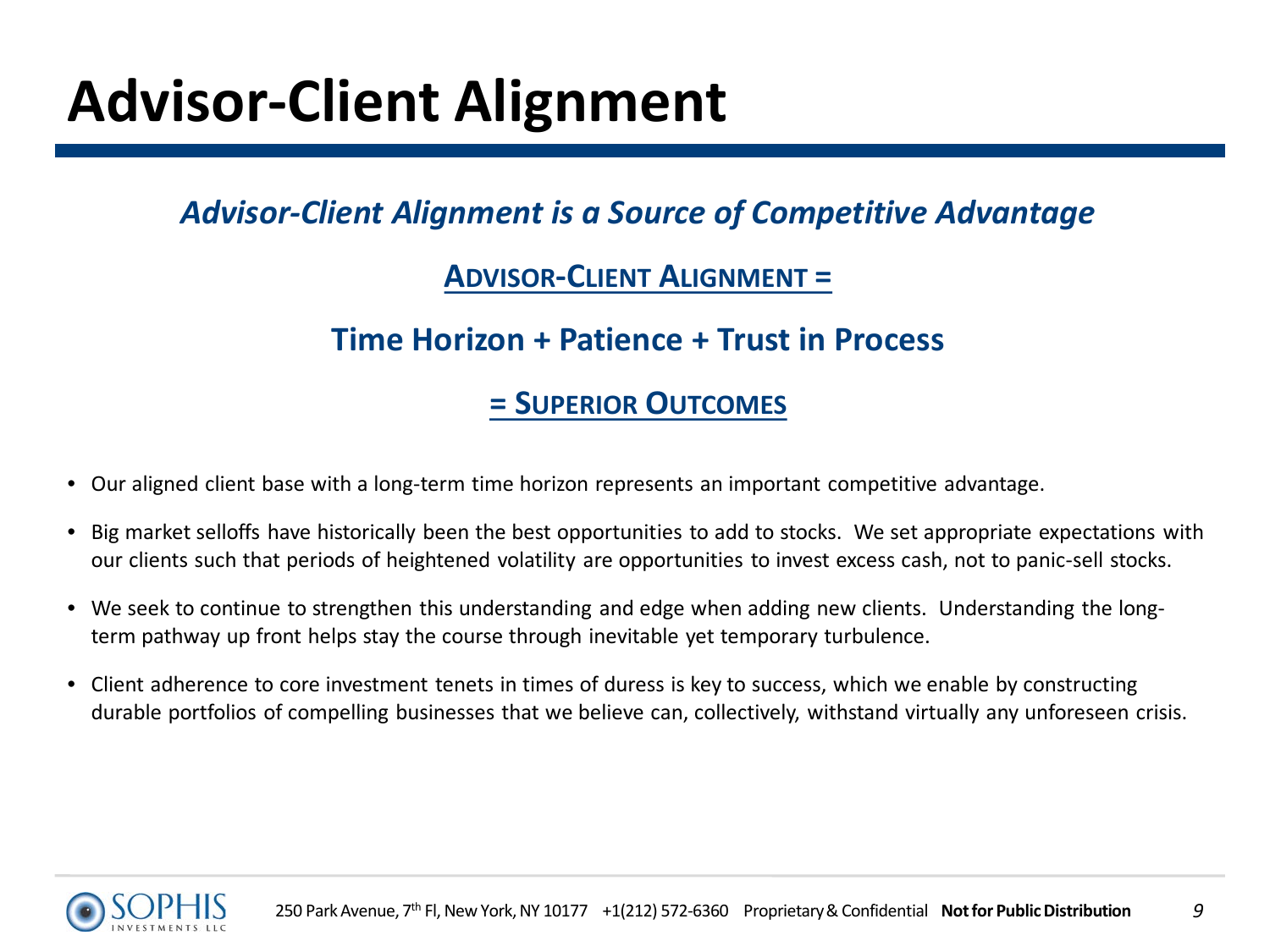## **Investing Expectations**

- **I. Volatility is to be assumed, expected, and accepted as inherent to equity investing.** 
	- The market cannot be timed. Values meeting underwriting standards should be purchased when available.
	- Securities rise and fall near-term, often unpredictably and materially for reasons unrelated to or detached from their underlying business performance or outlook.
- **II. Successful investing requires taking a long-term time horizon (3-5+ years).** 
	- A long timeframe solves for volatility and allows investors to see it through market pullbacks.
	- Over time, the price of a stock reflects its underlying business performance.
- **III. Investments should be concentrated in** *durable businesses***, run by** *talented management teams***, purchased at a**  *significant margin of safety***.** 
	- A collection of such business interests provides a fortress for any storm.
	- *Know what you own. Think like an owner.*

**We conduct the research to identify exceptional businesses and establish conviction to invest across the market cycle.** 

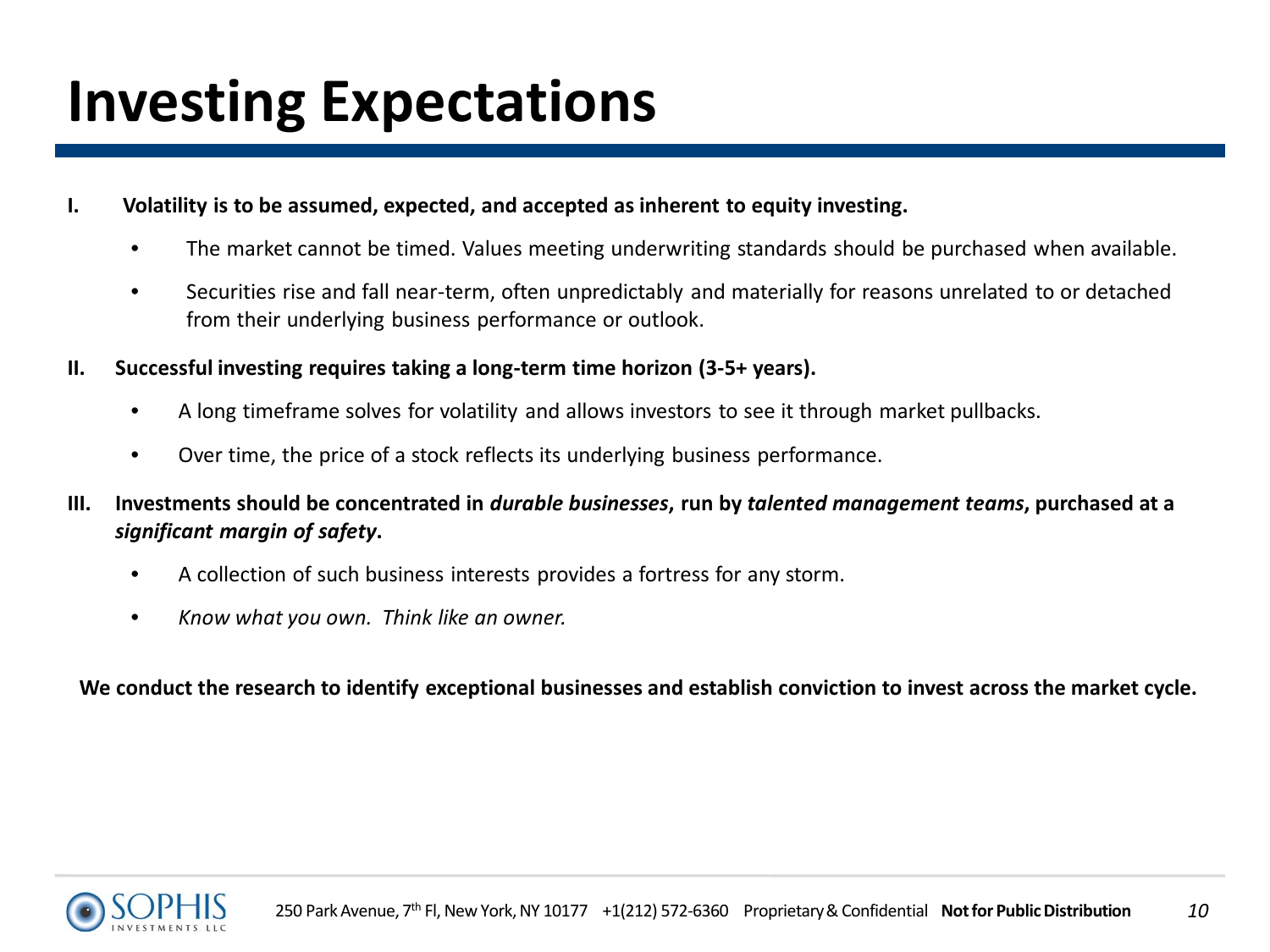## **Proprietary Research**

- We attempt to understand the long-run dynamics of specific companies by performing extensive research to review candidates for investment.
- Research involves studying publicly available information, including but not limited to, corporate reports, press releases, financial statements, documents filed with the SEC or other regulatory entities, audio or transcripts of conference calls, presentations, newspaper, magazine, and internet articles, court filings, and a variety of other sources.
- We may also meet with management to attempt to better understand the long-term strengths and weaknesses of the industry or the conditions under which a company operates.
- Our research process emphasizes understanding a business' durability, sustainability and competitive advantages and positioning; returns on capital, growth prospects; management quality; and capital allocation, among other areas, to derive a present and future intrinsic value estimate of the business.
- We actively monitor central bank and market-related developments, along with pertinent economic data, in addition to company and industry news.

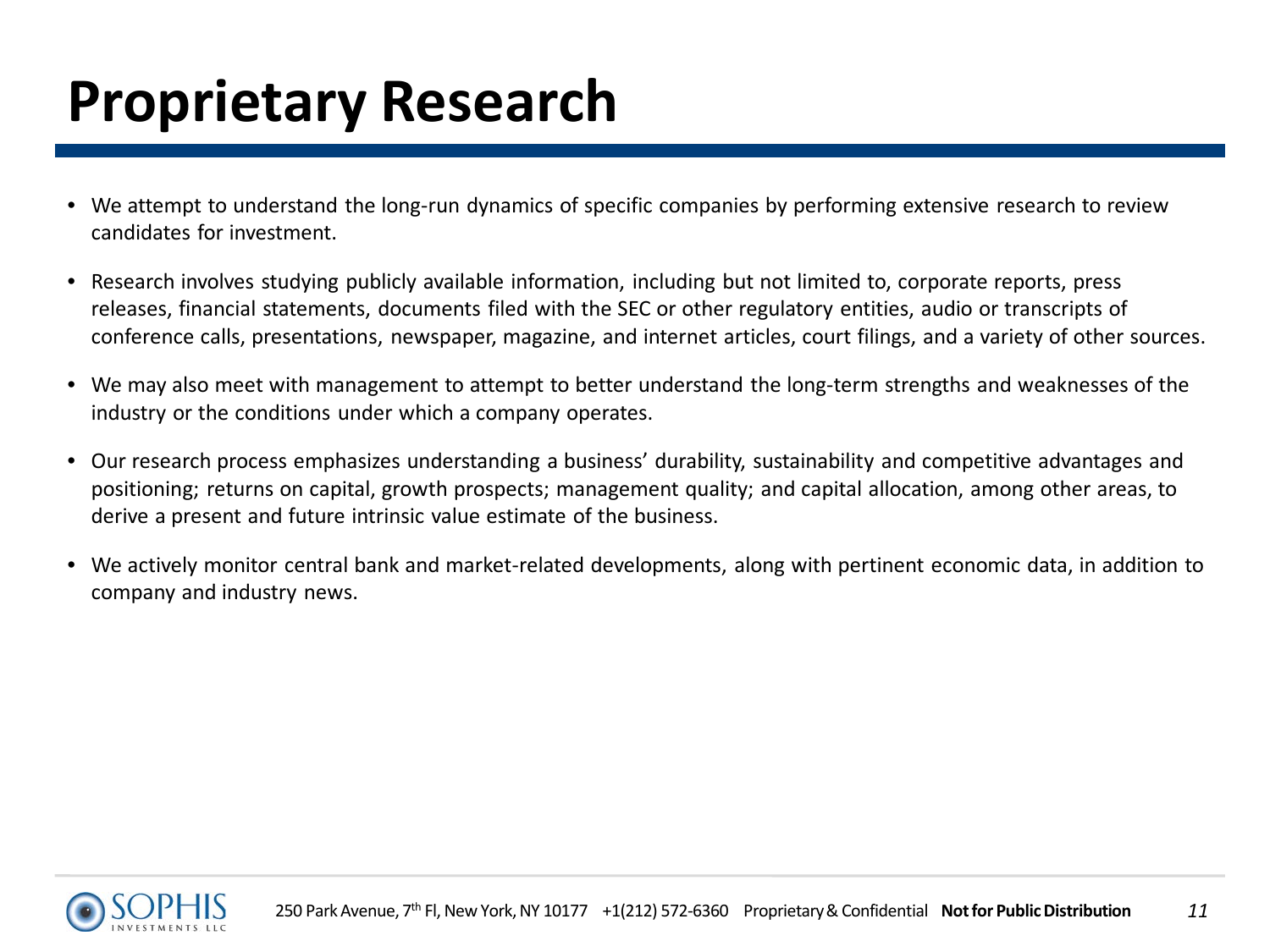# **Moat, Management, Margin of Safety**

 Our underwriting process for each portfolio investment is centered around understanding a business' *Moat, Management and Margin of Safety.* 

Competitive advantages of a business and their durability; strategic positioning.

#### **MOAT MOAT MANUS Manifested as High Returns on Capital MOAT & Sustainable Economic Value Add**

*Barriers to Entry - Low CAPEX - High Cash Conversion - High FCF - Pricing Power - Easy to Understand and Run - Simple & Predictable - Internal Reinvestment Opportunities - Few Competitors - Low Cost Producer*

Operational talent, capital allocation skill, and honesty of the officers and directors.

#### *MANAGEMENT* **Exceptional Operators Exceptional Capital Allocators**

*Shareholder Friendly - Rational Capital Allocation Process Repurchases vs. Reinvestment vs. Dividends vs. M&A vs. Debt Fiduciary to Shareholders* 

#### *MARGIN OF SAFETY* **Demonstrably Undervalued**

Shares available for purchase at a price materially below intrinsic value.

**vs. Intrinsic Value**

*Adherence to Absolute IRR Threshold Invest When Prices Far Below Intrinsic Value, Sell When Far Above Historical Multiples; DCF Analysis; Comparables; Precedent Transactions*

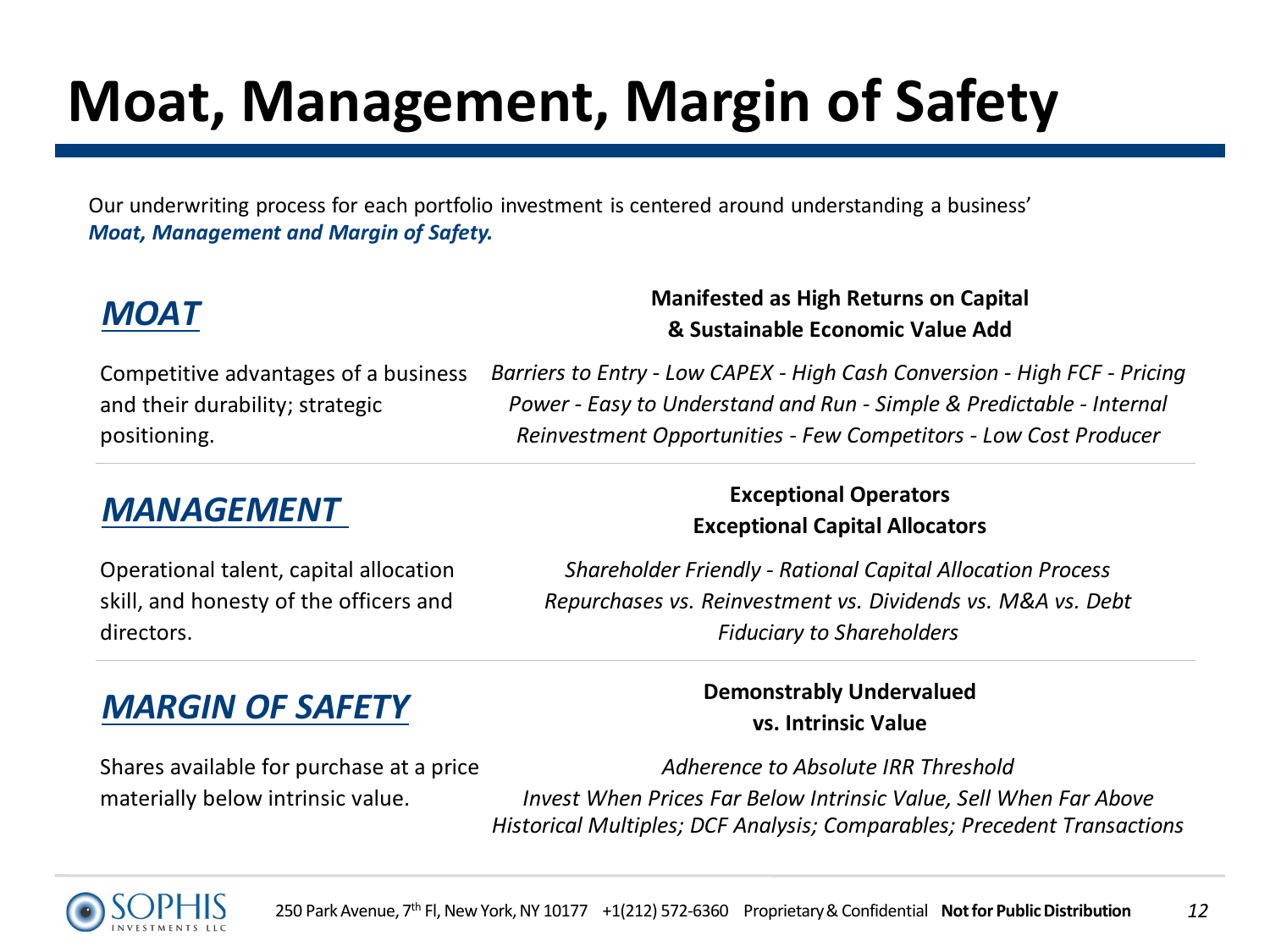#### **We believe that the decision on the size of a position within a portfolio is as important as the decision to commit capital to the position.**

- We believe in sufficient, but not excessive, concentration.
- The Investment Policy Statement of each client specifies the number of holdings and/or maximum amount of a portfolio's assets that can be invested in a single security (at cost, at the time an investment is made).
- Position sizing is typically "conviction-weighted," whereby the portfolio manager will determine the position size of the individual security, subject to a cap, based on the risk/return associated with the investment.
- We construct both concentrated and diversified portfolios by individually selecting and investing in suitable holdings that meet a portfolio's target return threshold and risk parameters.

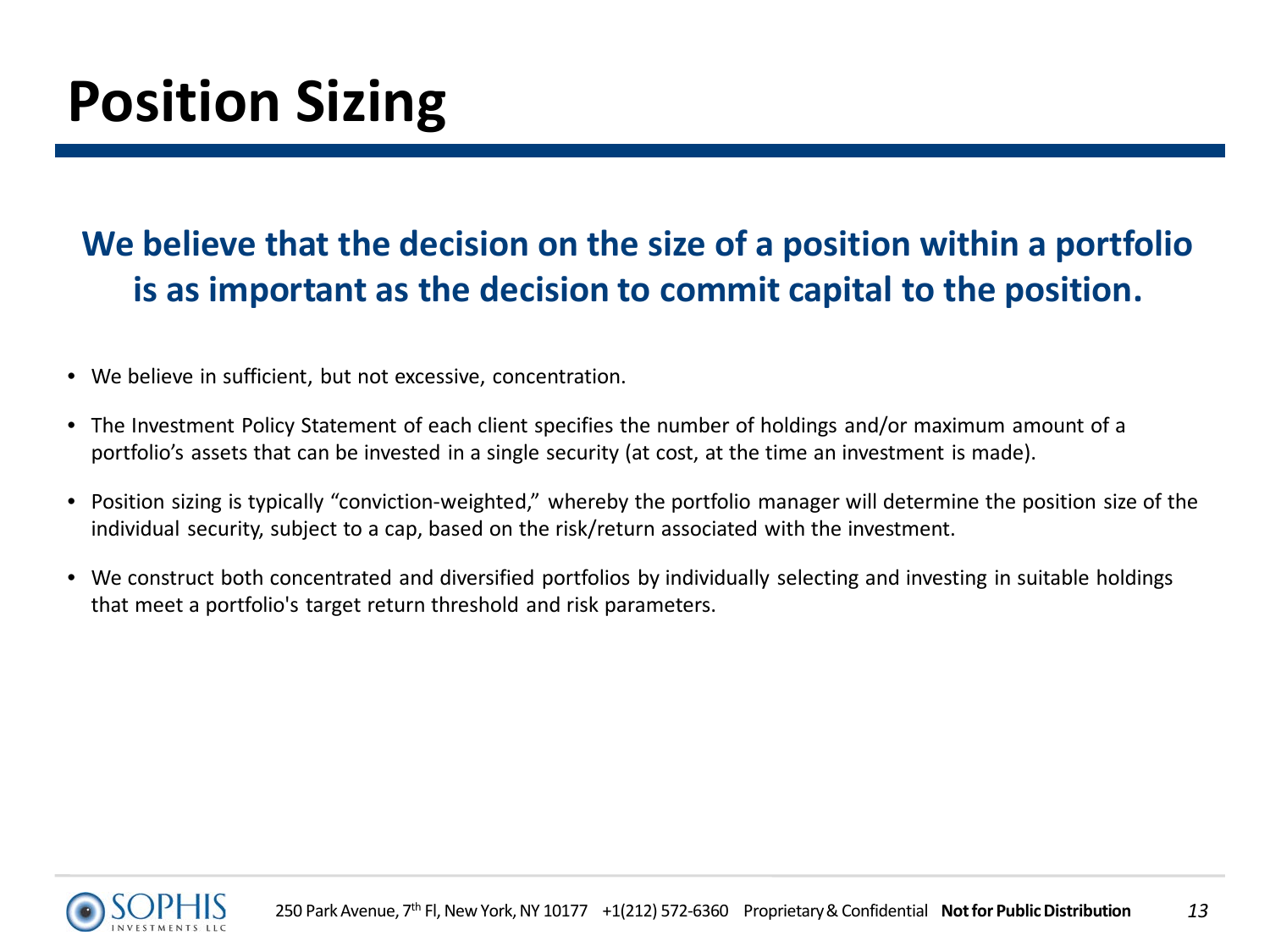#### **Our investment philosophy emphasizes, first and foremost, the preservation of capital.**

- Investment in opportunities that meet our investment requirements, holding cash when we cannot.
- Investing with a margin of safety, exercising patience, discipline and conviction in order to purchase great businesses at reasonable prices.
- Investment in businesses with predictable earnings power and durable competitive advantages.
- A prudent mix of "growth" and "value," as growth is a fundamental determinant and input to all value.
- Investment in generally undervalued securities, along with special situation and event-driven investment opportunities, or securities whose financial results depend more on corporate action rather than supply and demand factors, and accordingly, whose prices are typically less volatile than the broad market.
- Aligned client base with long-term time horizon. Volatility is not risk but the friend of the buyer of values.

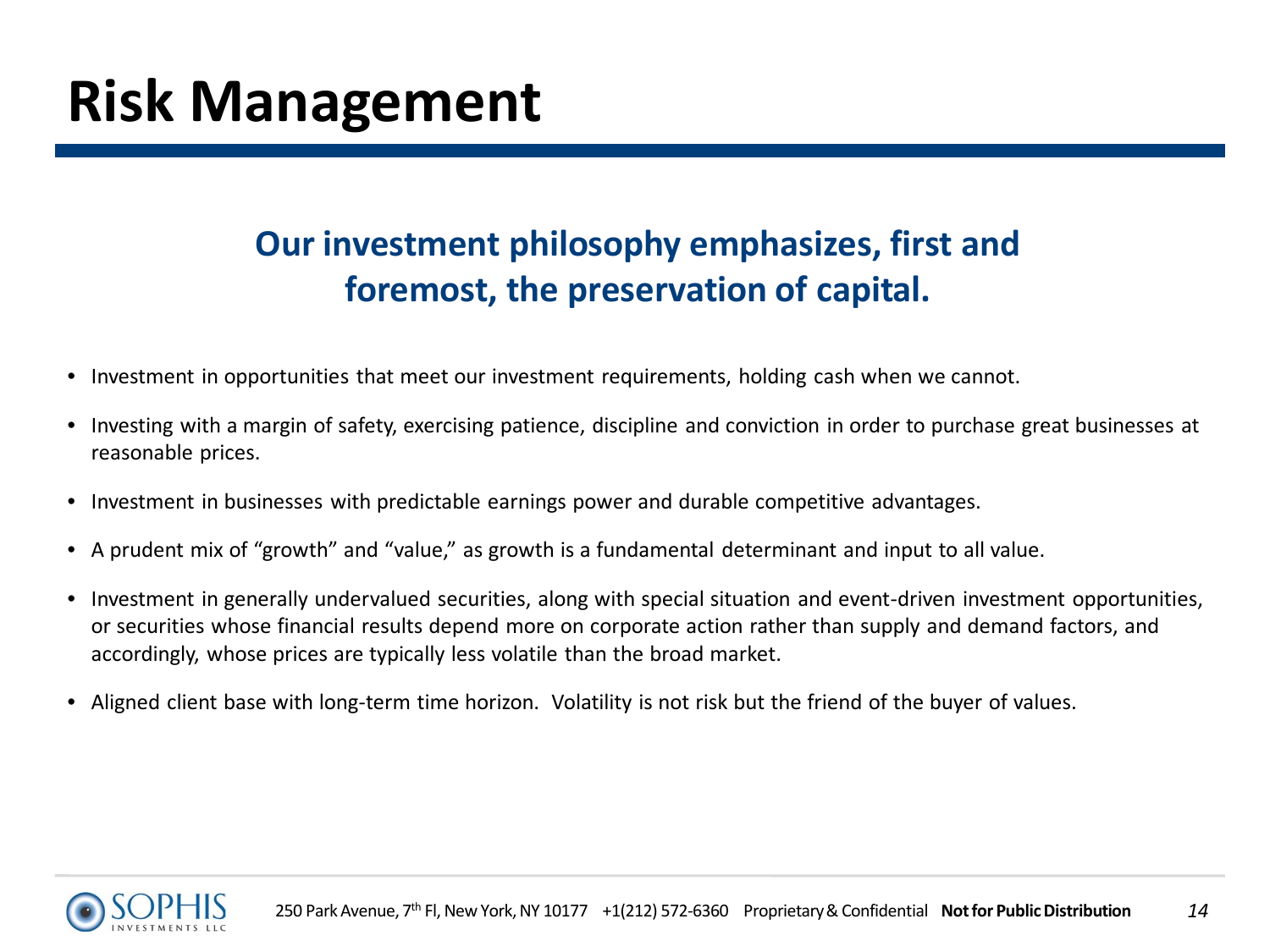# **Absolute Return Orientation**

- Our objective is to generate superior, long-term absolute returns.
- We are generally interested in returns as they relate to the achievement of a client's investment goals, rather than how they compare with the way the overall market or other investors are faring.
- We seek to achieve long-term annual returns that are the greater of 12% (above the long-term average), or at least 750 basis points over the rate an investor could achieve through investment in the 10-Year U.S. Treasury Bond<sup>1</sup>. This annual return target provides for satisfactory minimum absolute returns in a low interest rate environment as we have witnessed in recent years.
- The U.S. stock market, as measured by the Standard & Poor's 500 Index, returned 10.8% and 7.3% annually for the 50 and 20 years ending in 2020, while the 10-year U.S. Treasury Bond returned 6.5% and 4.1% over these periods, respectively<sup>2</sup>.

1. 1.83% at February 28, 2022

2. For the periods ended December 31, 2020.

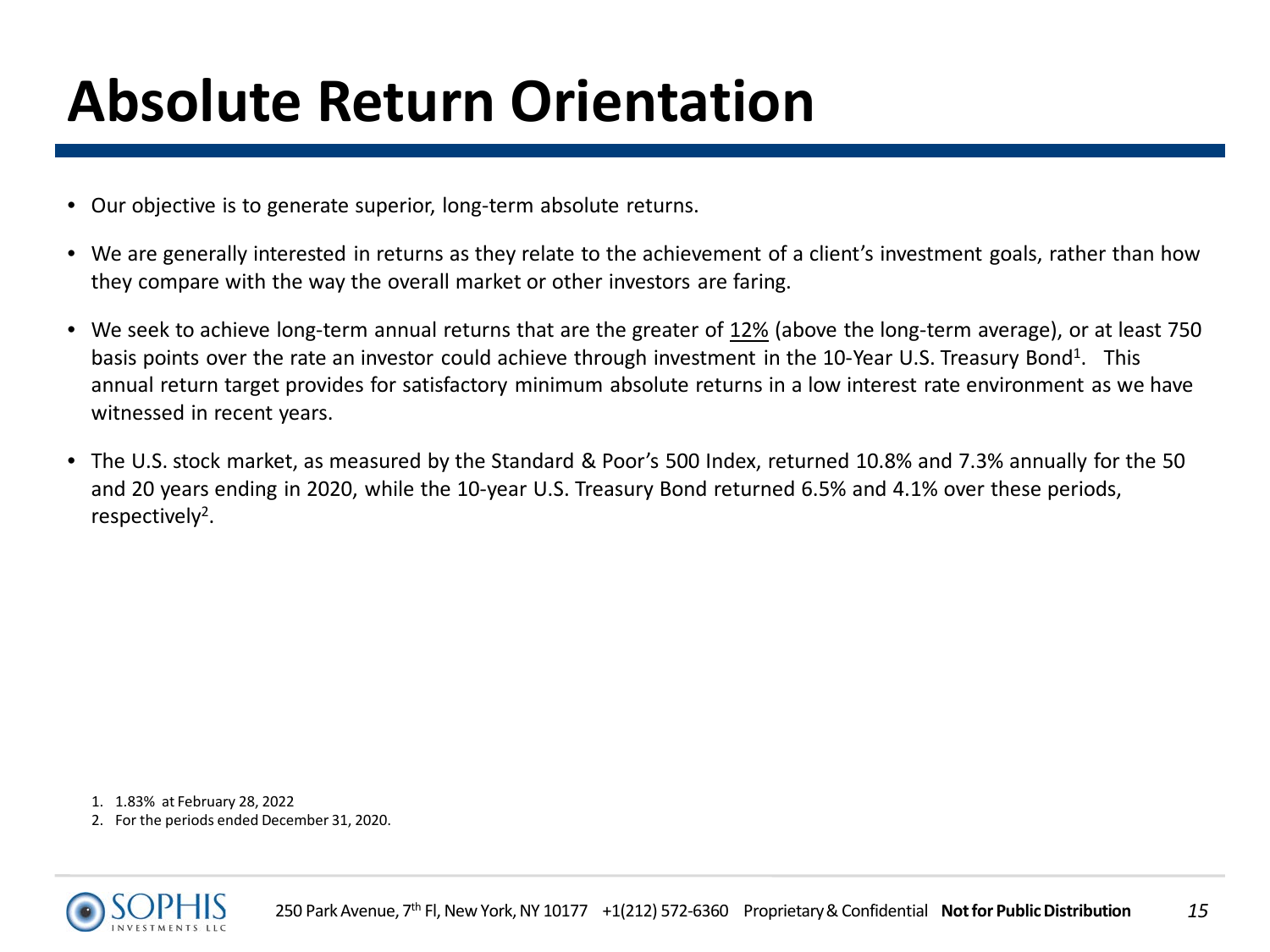## **Portfolio Parameters**

Portfolios are generally constructed within the following framework:

- **Long-only, primarily U.S. listed equities**
- No sector or market cap restrictions
- Number of investments typically specified in investment policy (*e.g.* 15, 30, 50+)
- Max position size typically specified as a % of the portfolio, at cost (*e.g.* 5-15%)
- Above average, long-term absolute return target
- No leverage, No shorting, No options
- Hedging: holding cash as necessary

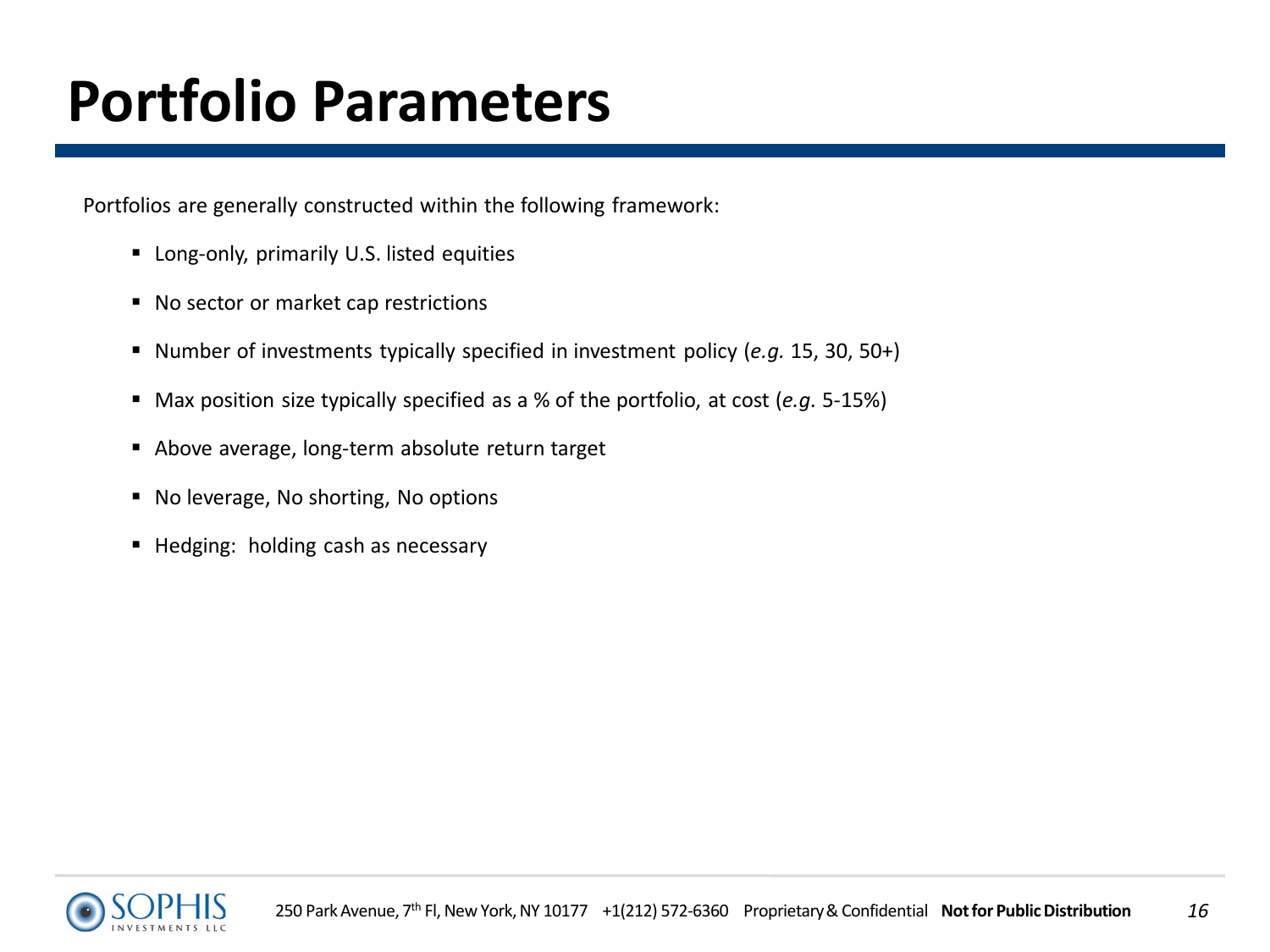#### **Terms**

| <b>Base Fees:</b>  | To be determined based on client needs.<br>Typically, a percentage of assets under management or a performance based fee.                                             |
|--------------------|-----------------------------------------------------------------------------------------------------------------------------------------------------------------------|
| Term:              | We strongly discourage prospective clients from investing capital in<br>the stock market that cannot be committed for at least three years and<br>ideally five years. |
| Transparency:      | Real-time online account access.                                                                                                                                      |
| <b>Custodians:</b> | Charles Schwab & Co., Inc.<br>Pershing   BNY Mellon<br>Interactive Brokers                                                                                            |